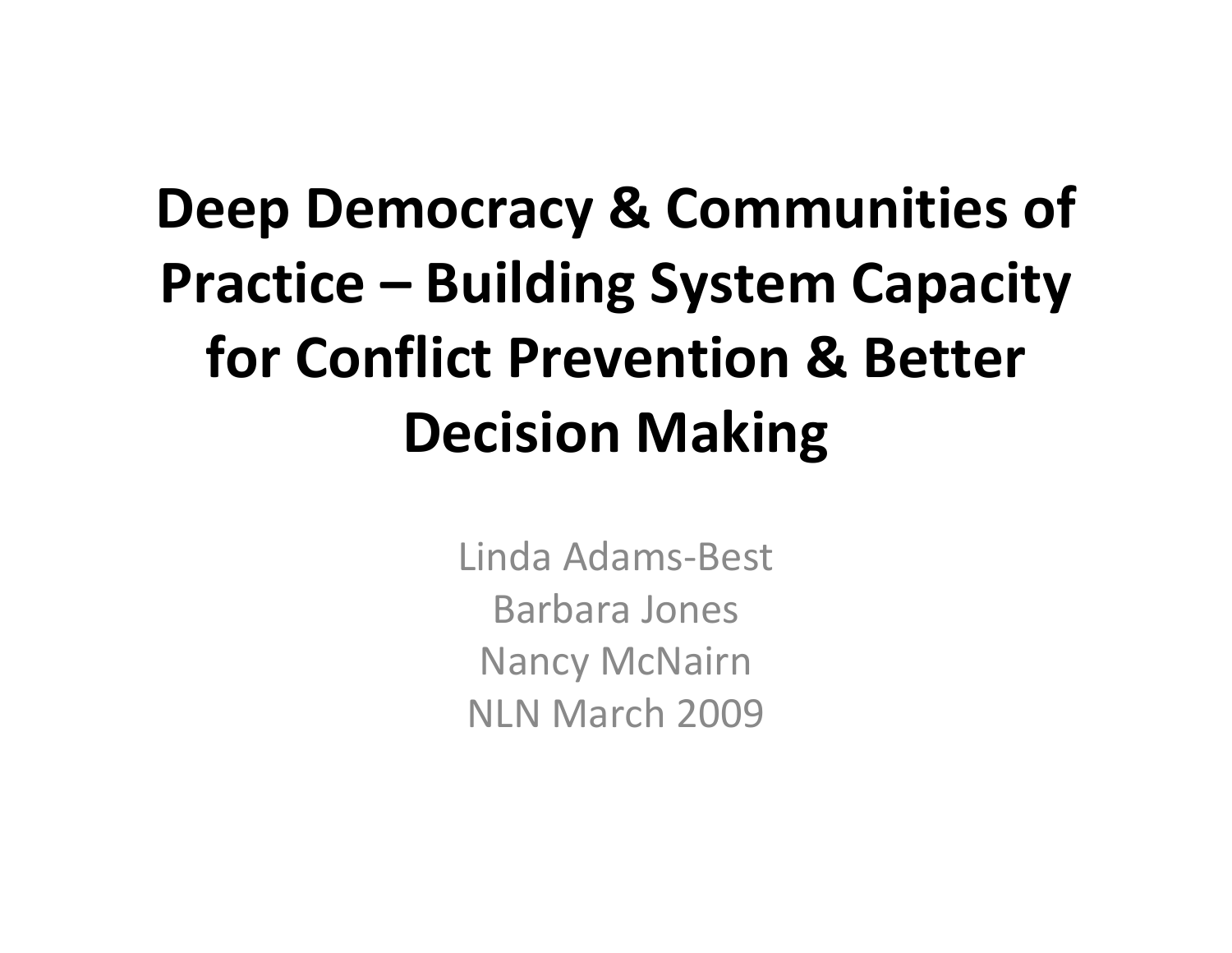# **History**

- Theory developed by Arnold Mindell
- Tools and practical applications developed by Mryna Lewis in the context of the shift from Apartheid in South Africa whites. non-white
- Now used in Africa, Europe, UK, Russia, India, Israel, and recently in North America



• Web site—www.deep‐democracy.net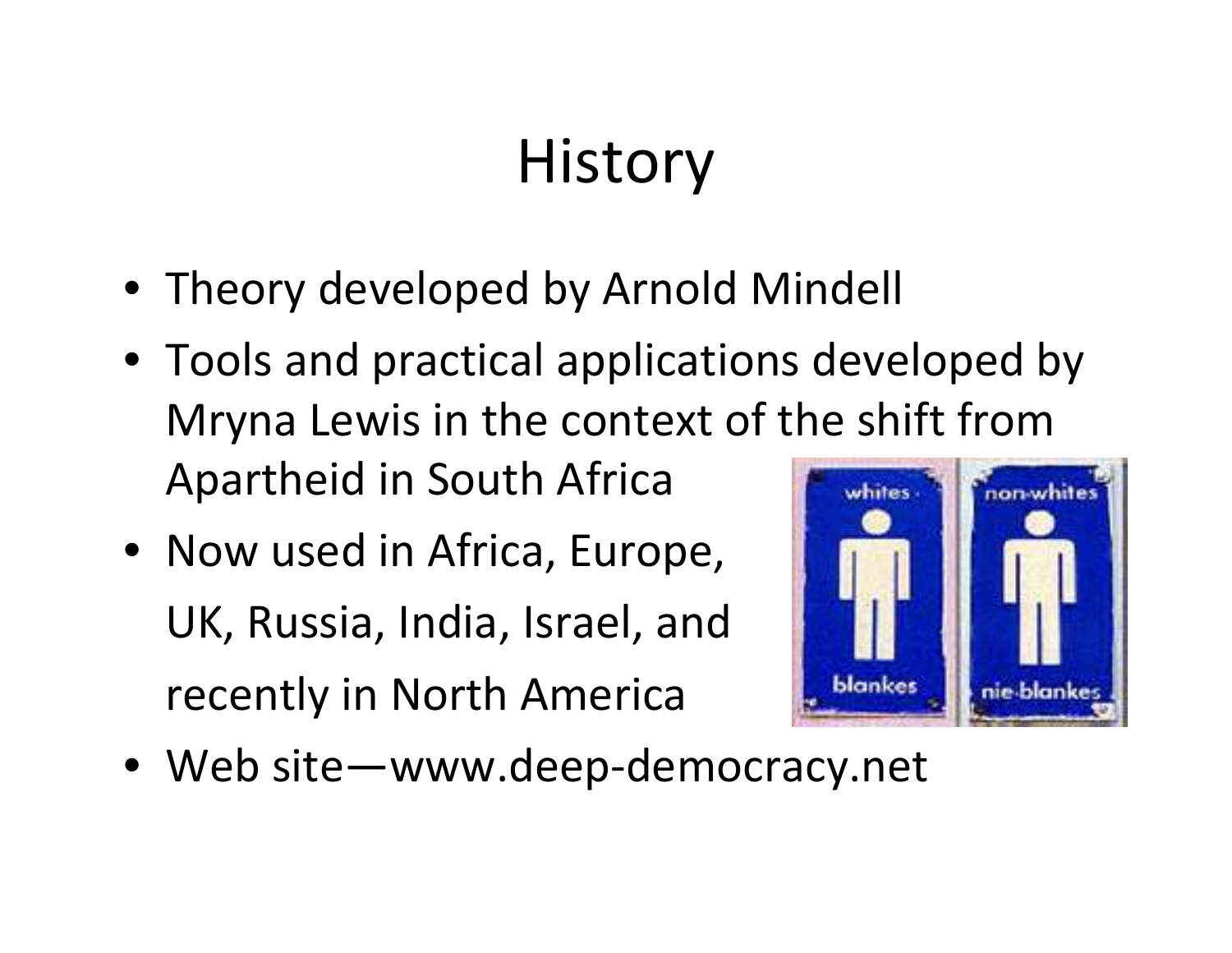## What is Deep Democracy?

- An approach to help individuals and groups address issues, make decisions, resolve conflict
- Process enables people to see situations in new ways
- Skills & tools enable the leader to improve decision making, gain true buy in, enhance productivity and performance
- Advanced DD practitioners can achieve breakthroughs in seemingly impossible‐to‐solve issues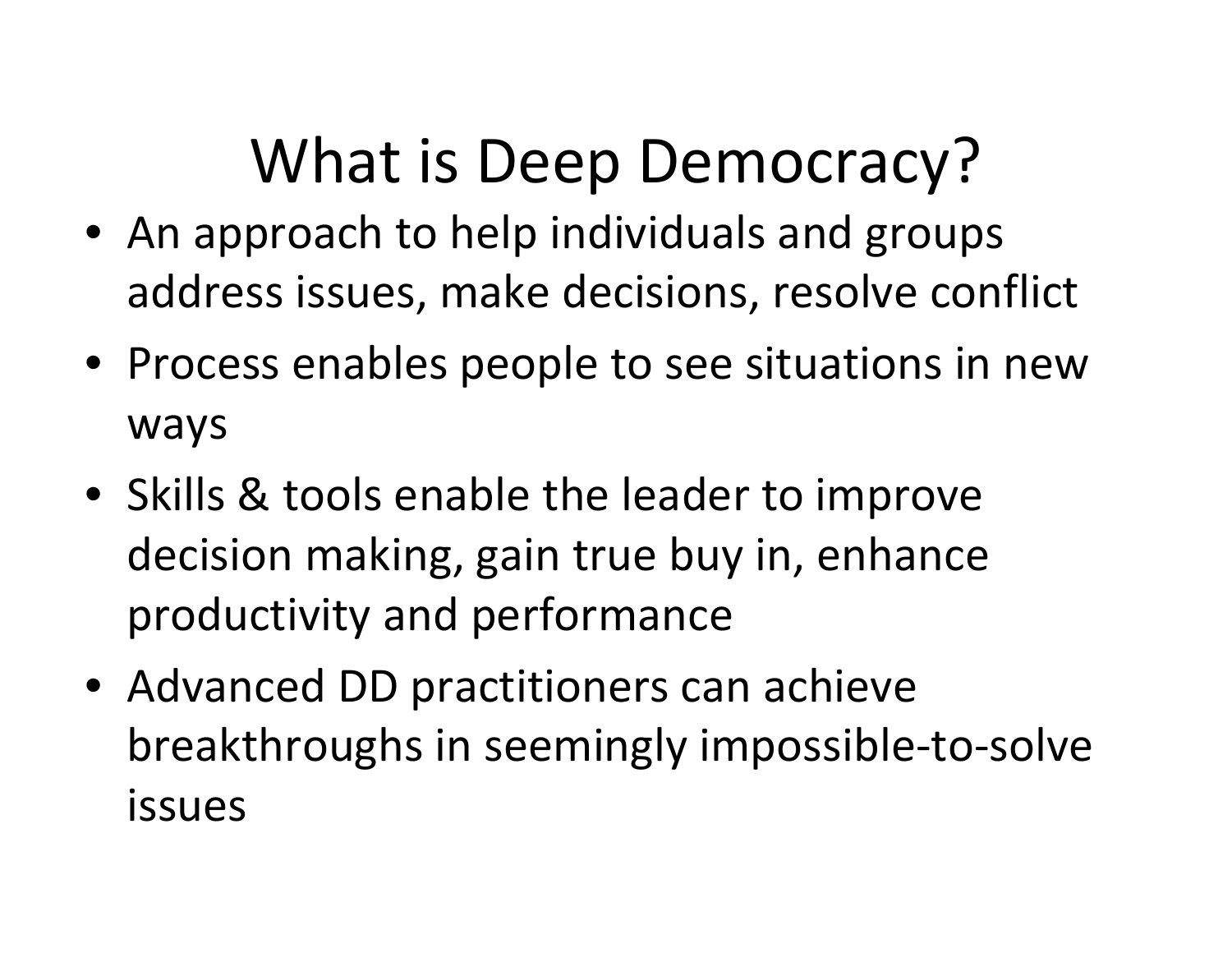#### Freud's Iceberg: Conscious and Unconscious



Conscious is when everyone is aware of what is happening

Unconscious is when not everyone is aware.

#### THE WISDOM ‐ lies in the unconscious.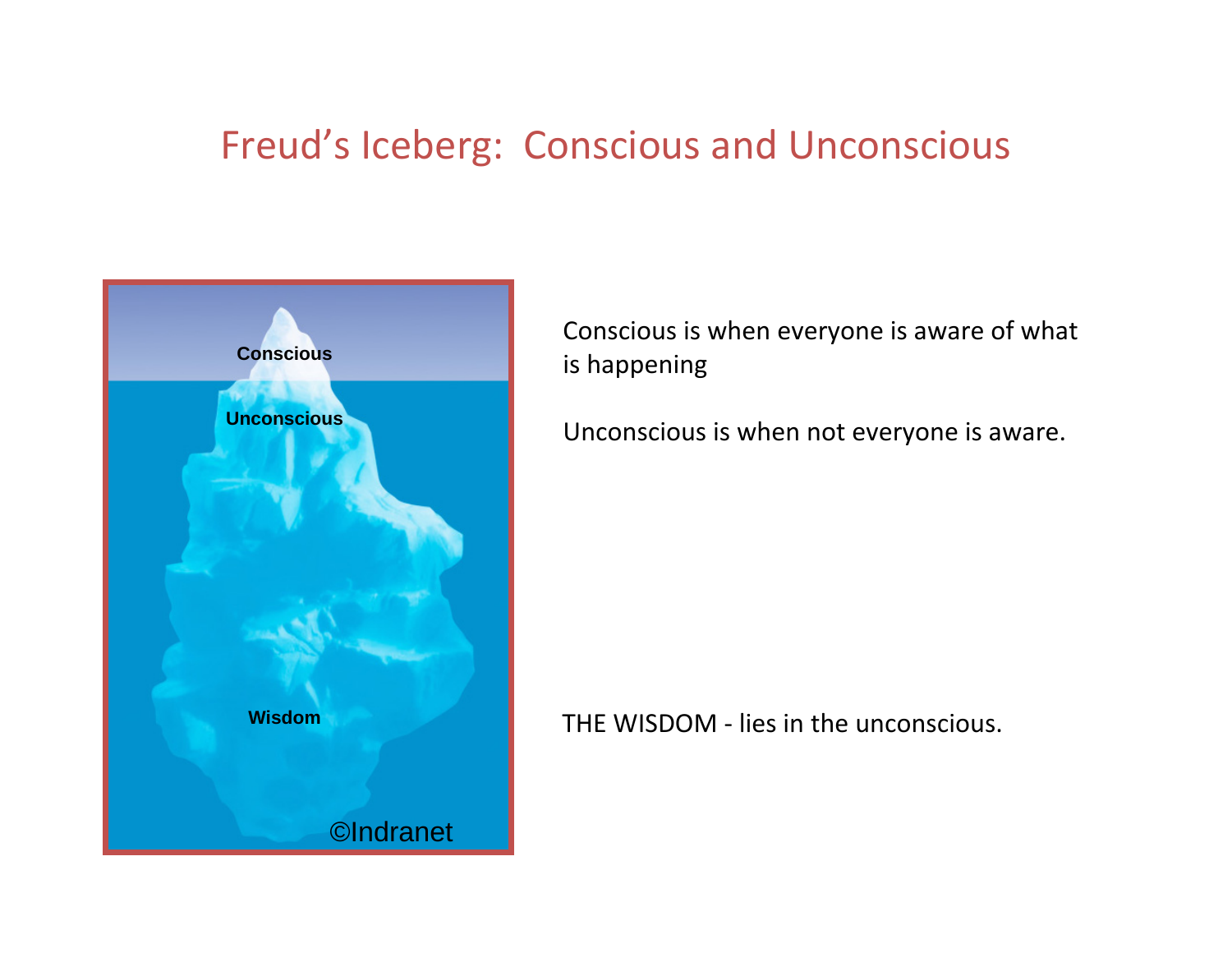#### **Wisdom**



**The fish represents issues to be discovered. Uncovering the fish brings Wisdom.**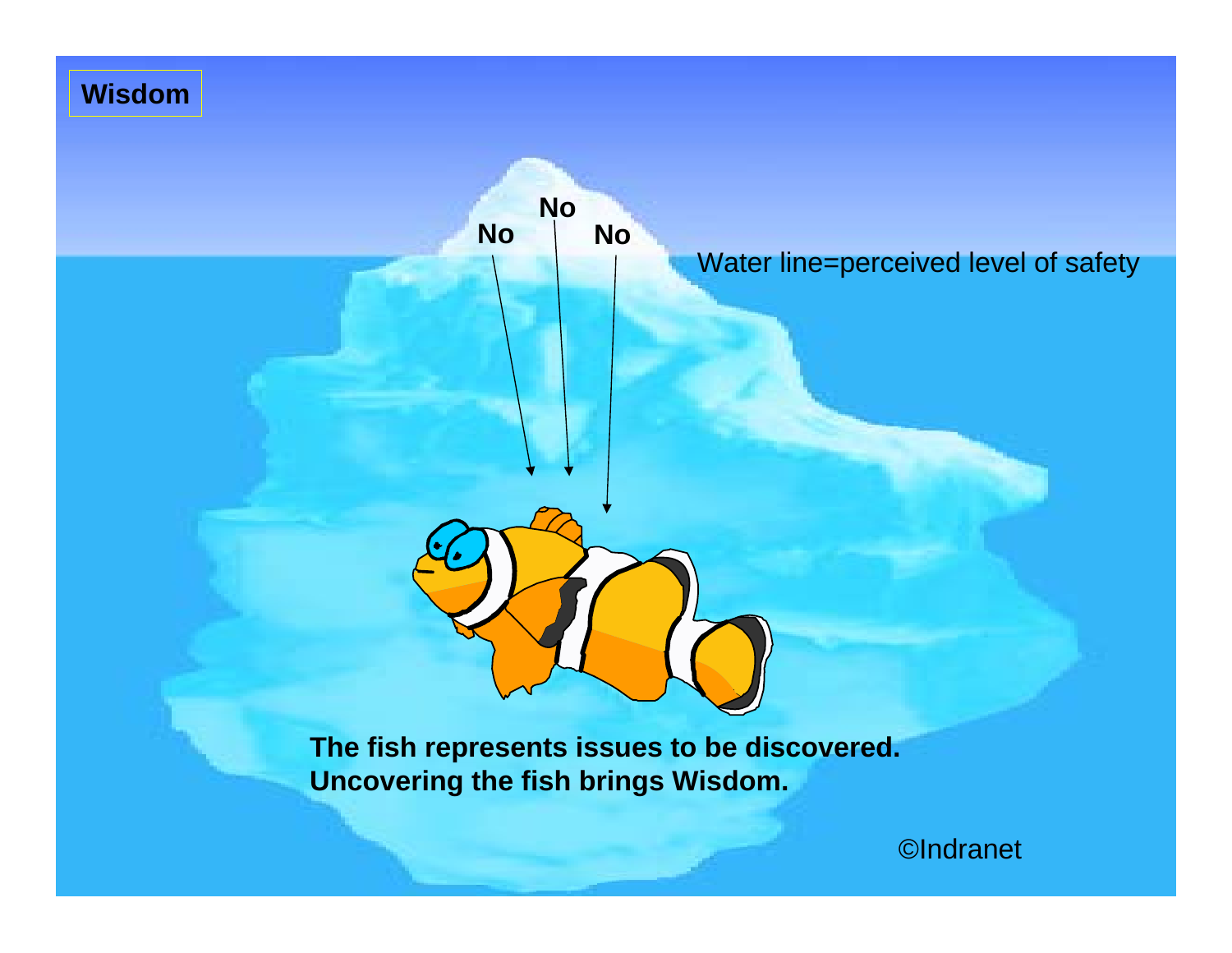# Fear of saying what we really think and feel...

Fear of hearing and listening to the views and feelings of others.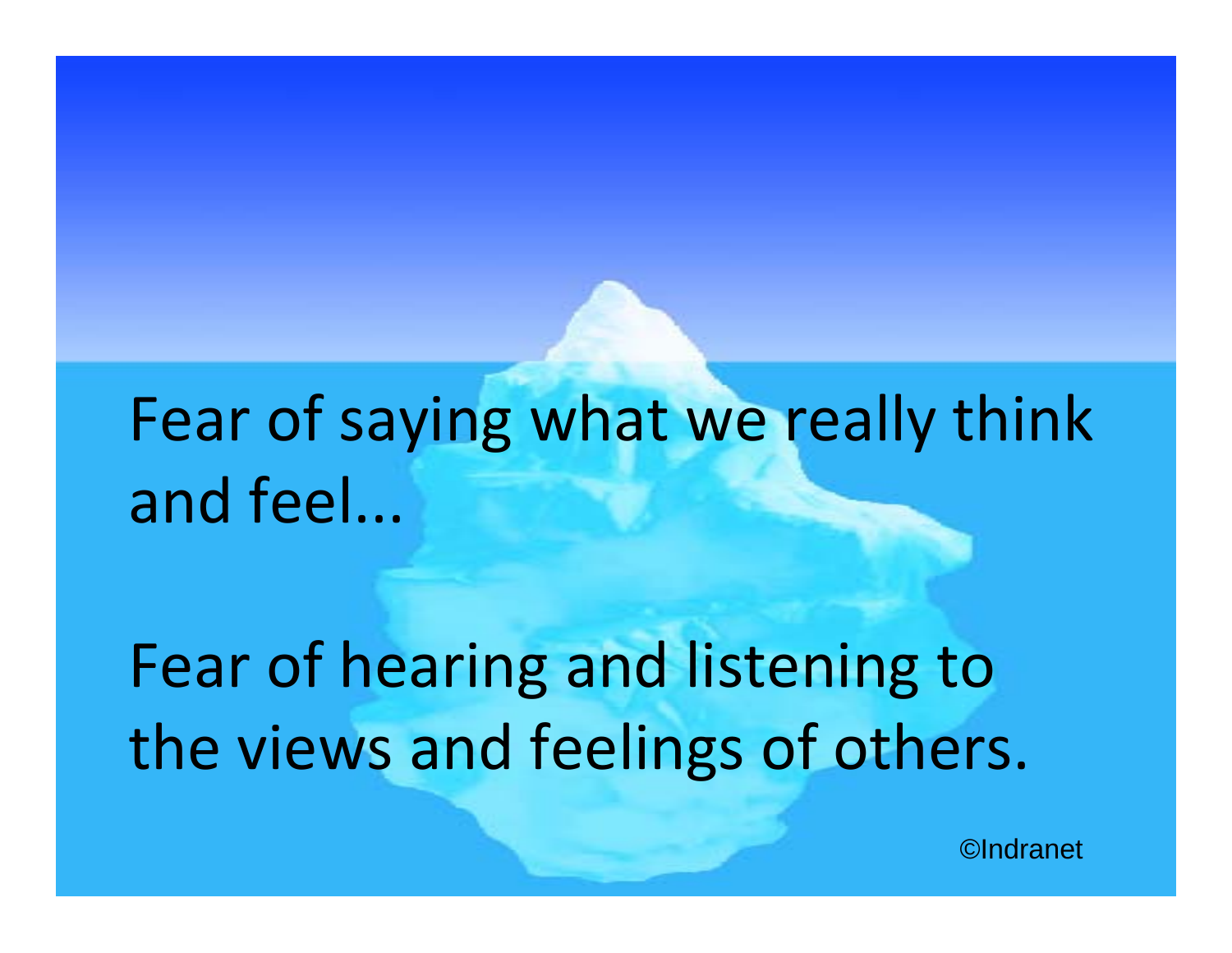## The role of the leader is to…



Lower the water line •Surface all the views •Make it safe to voice an alternative view•Spread the alternative view•Vote•What will it take for you to come along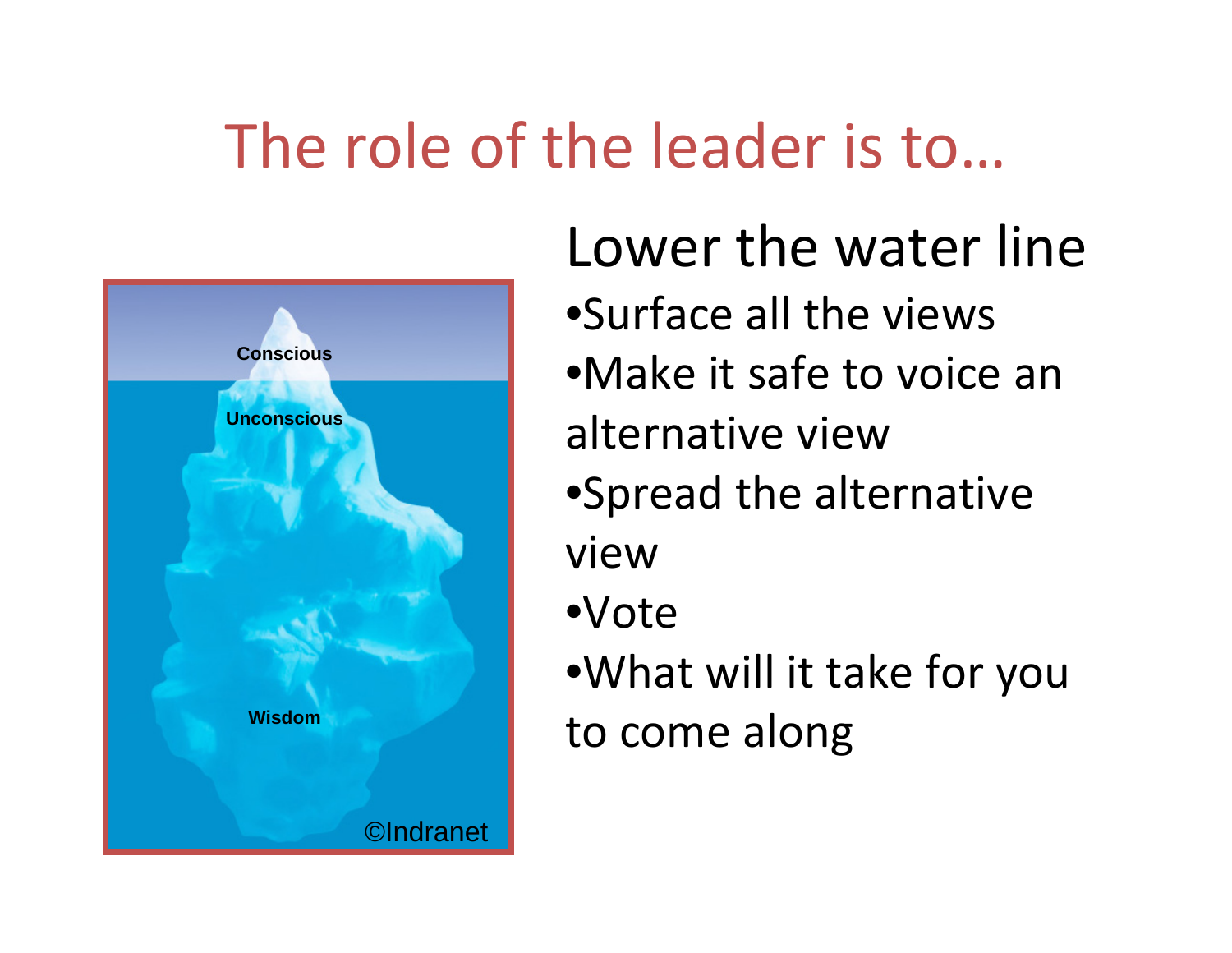#### Decision Making

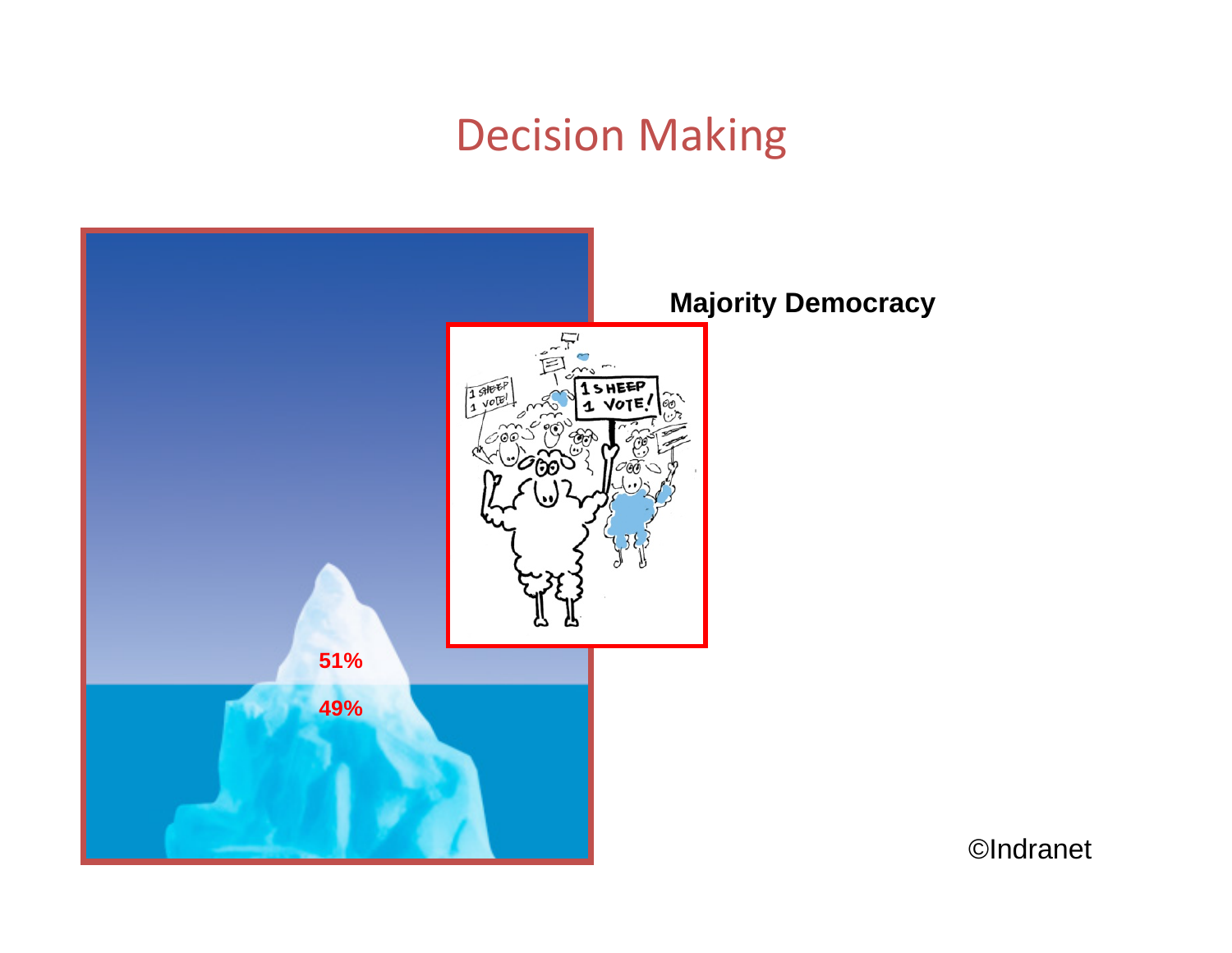#### How do you know someone is not "on the bus"?

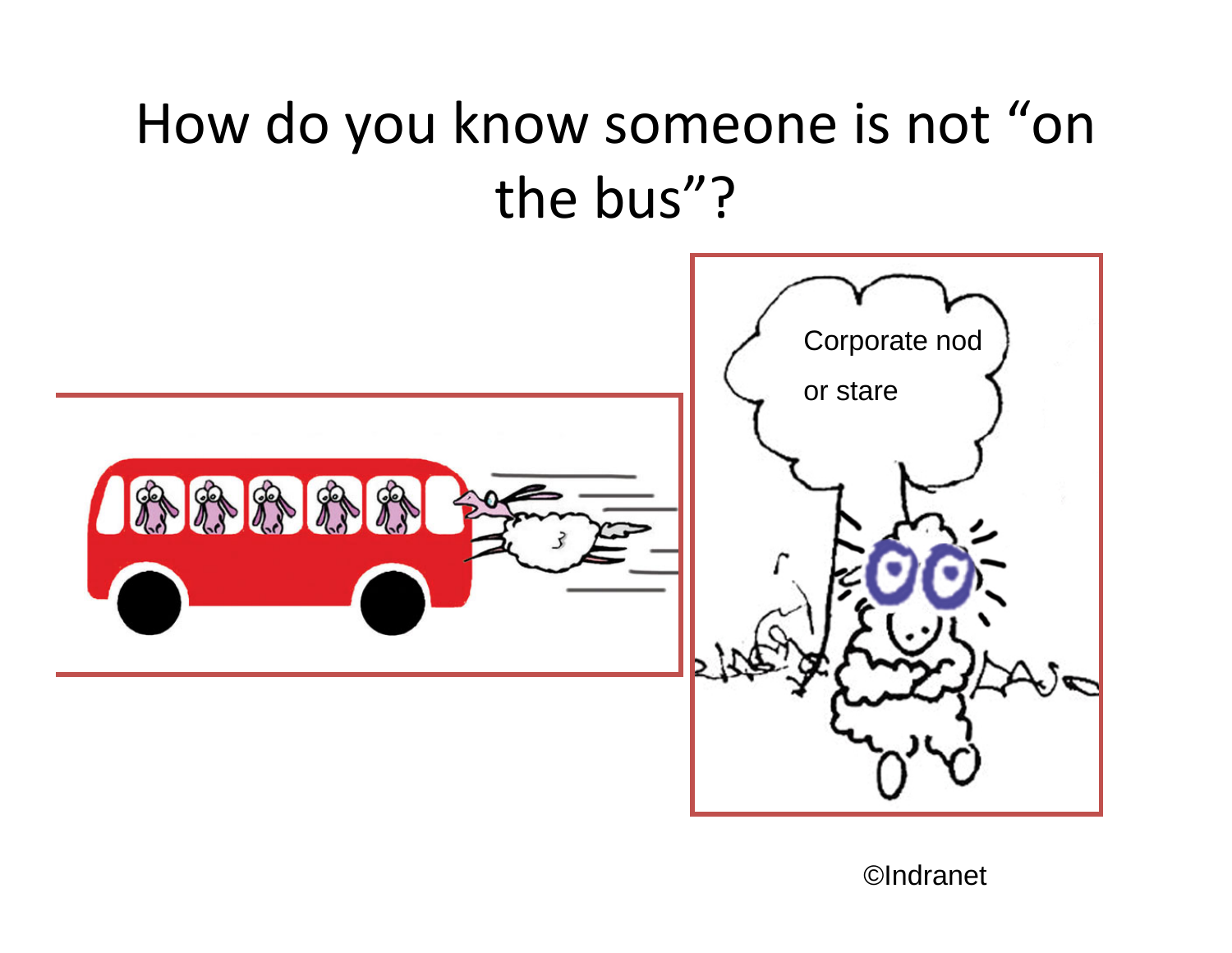#### Saboteur Line

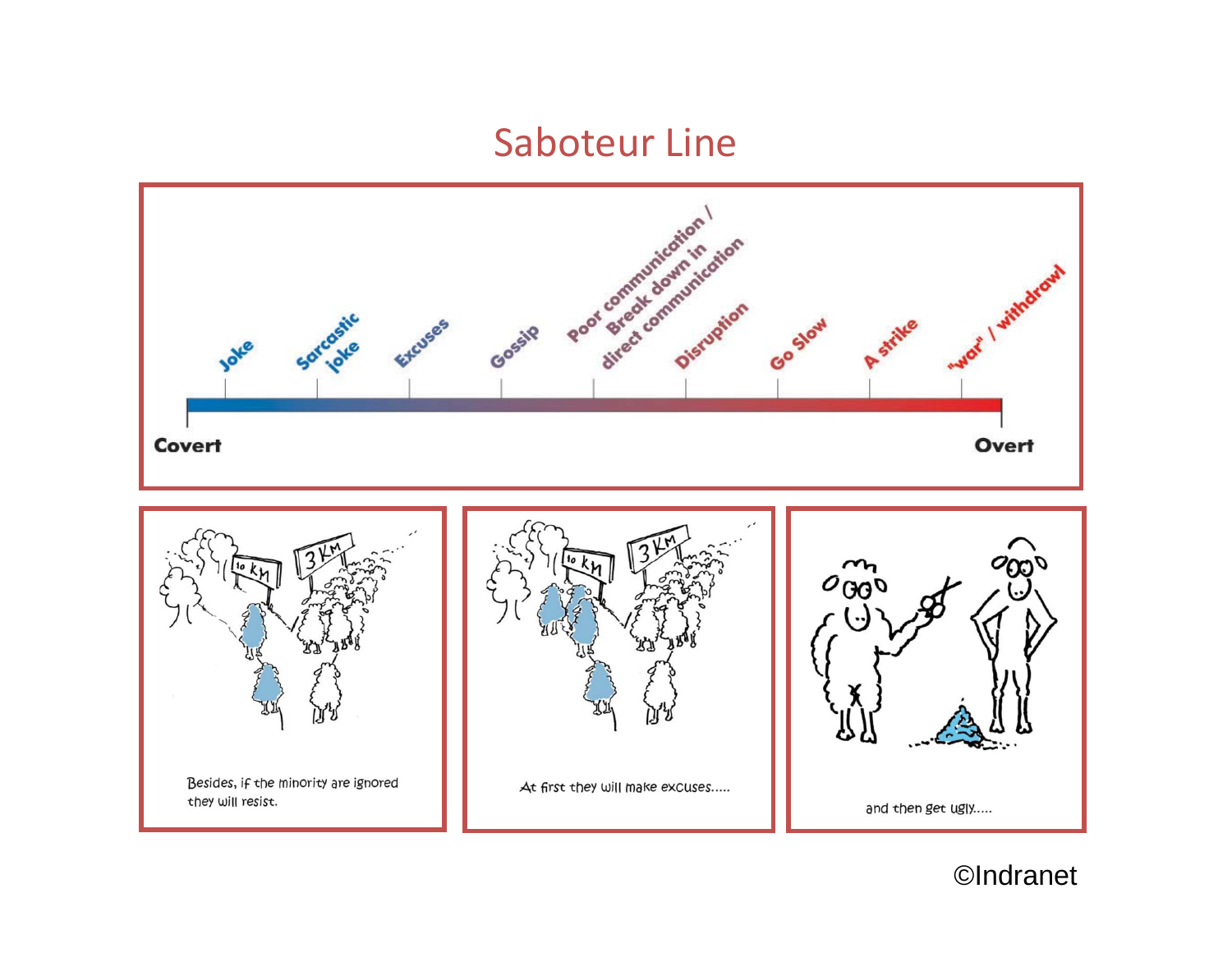#### Principles

1.People wish to be in relationship. It is not about winning the argument ‐ the relationship is more important than winning 2.No one has <sup>a</sup> monopoly on the truth 3.The resolution process is <sup>a</sup> growing opportunity, that we will be able to discover something about ourselves, which will be helpful and enable our development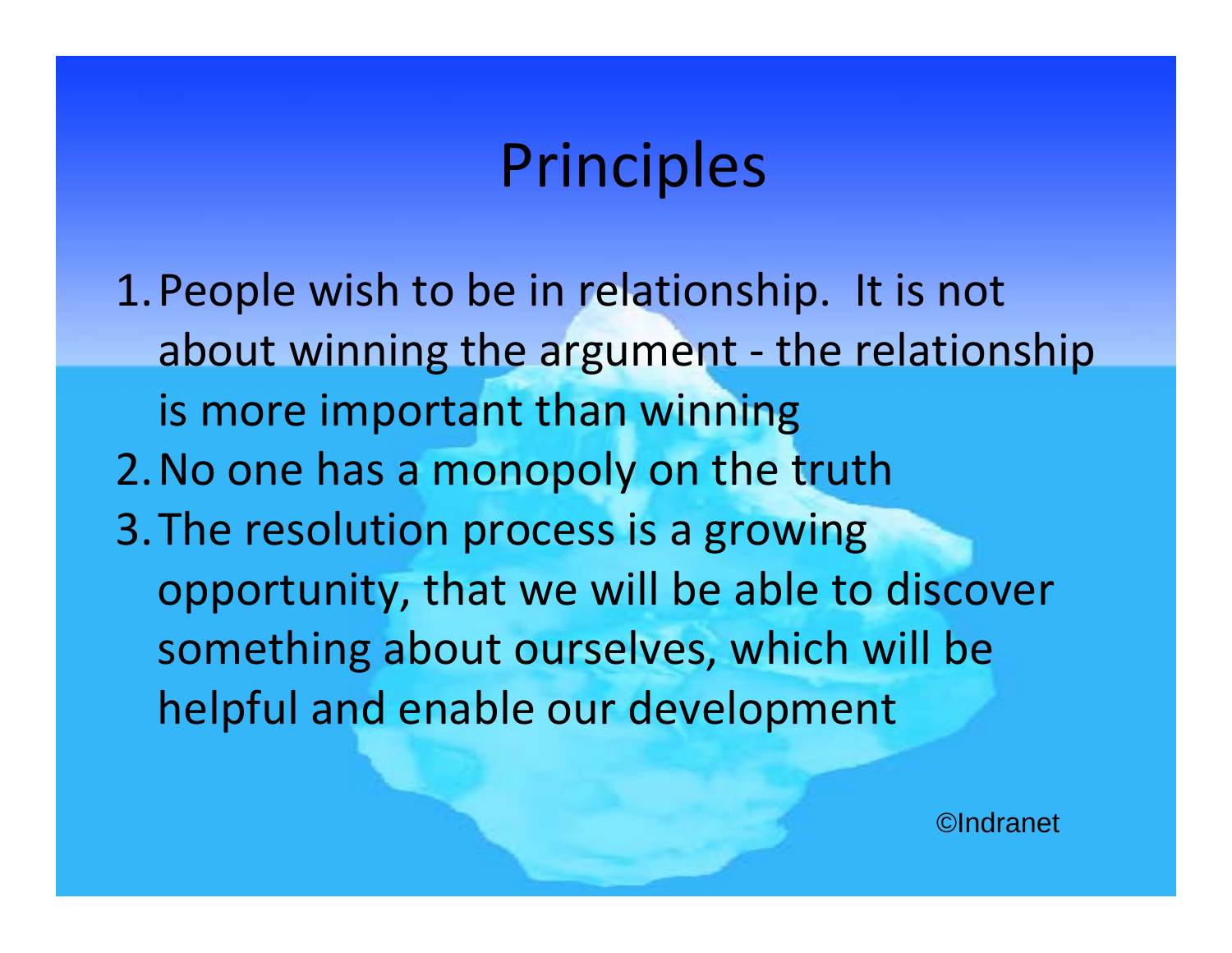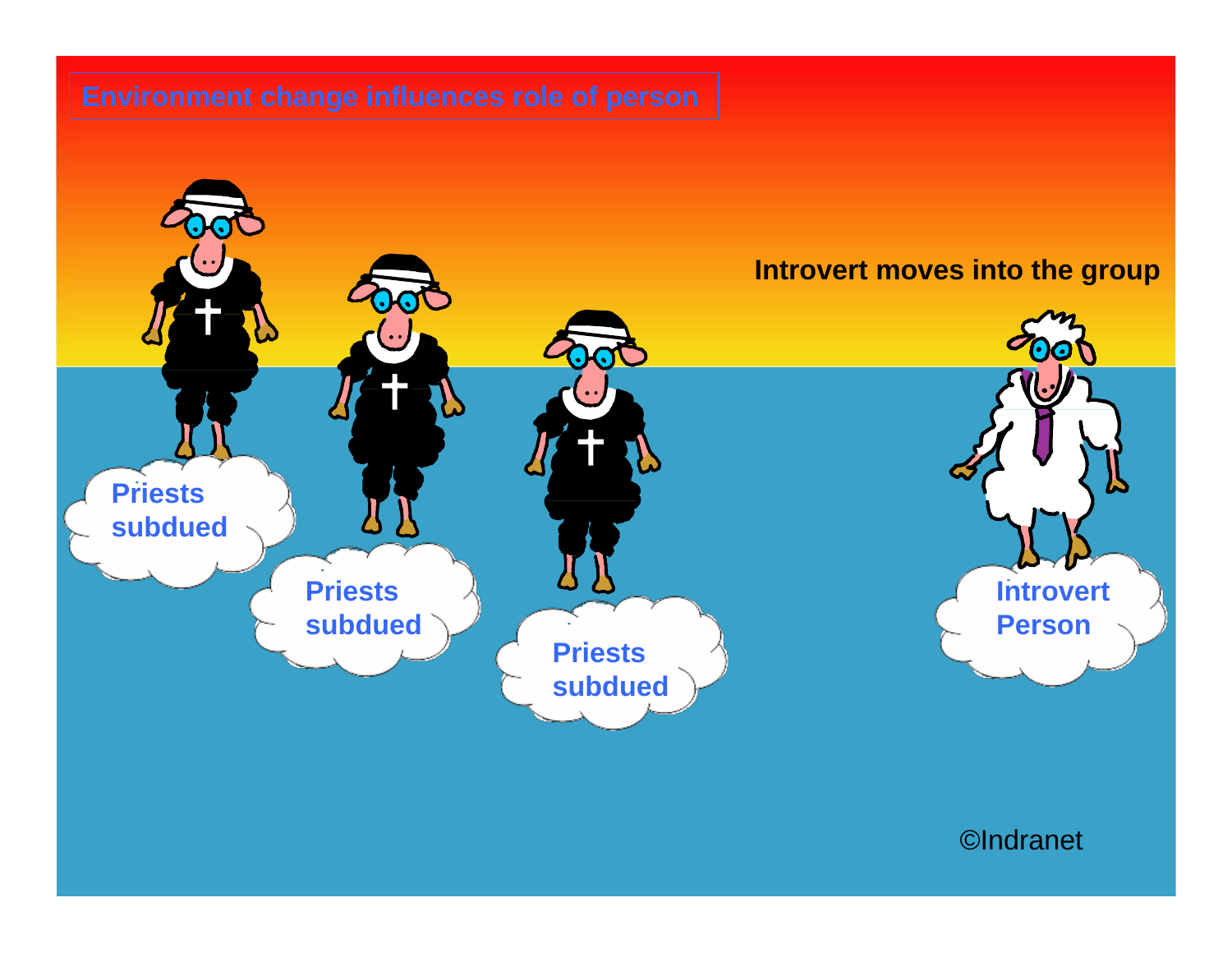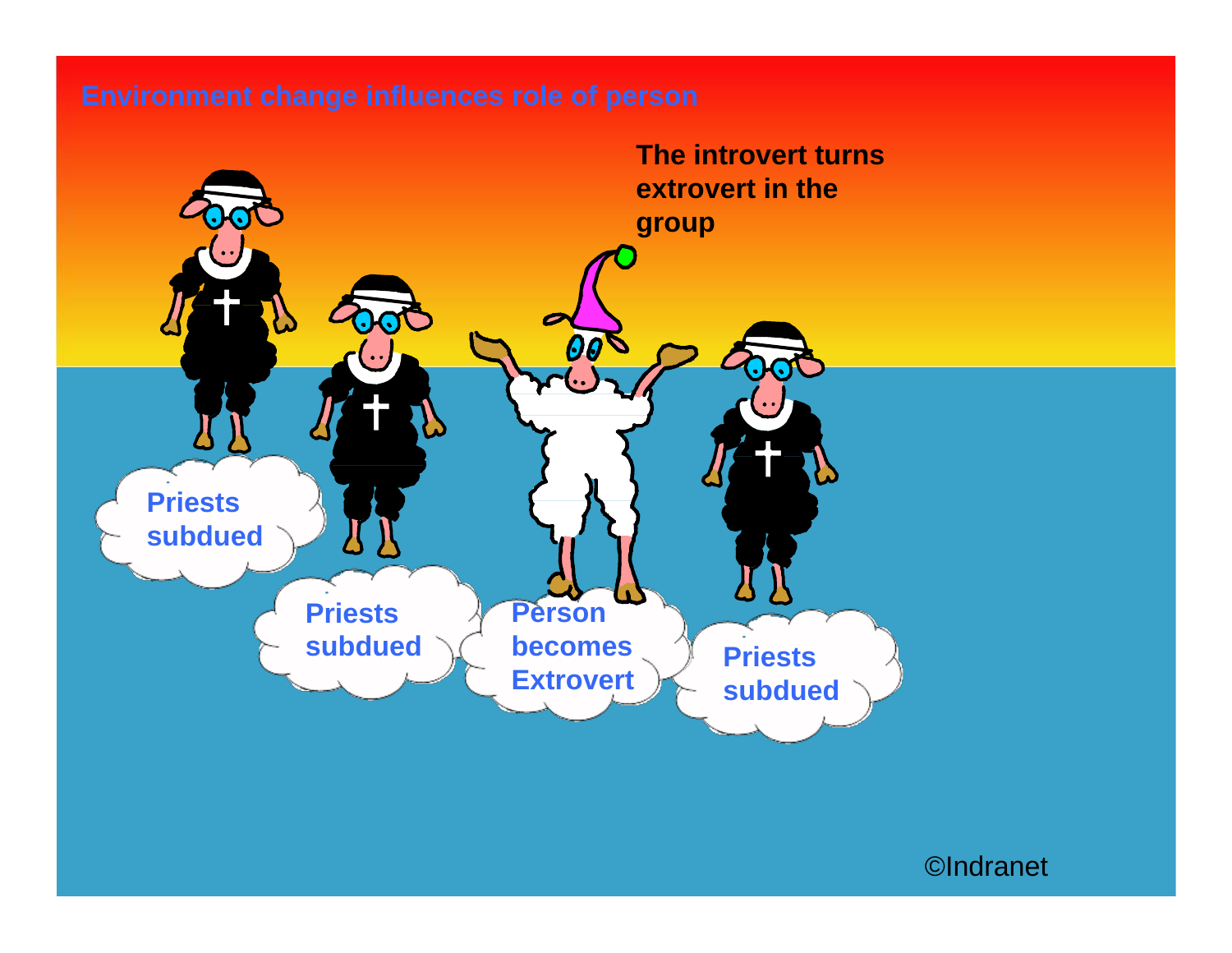### **Speaking the alternative view**



Put yourself in their shoes - it's not easy to be the only one who sees things differently.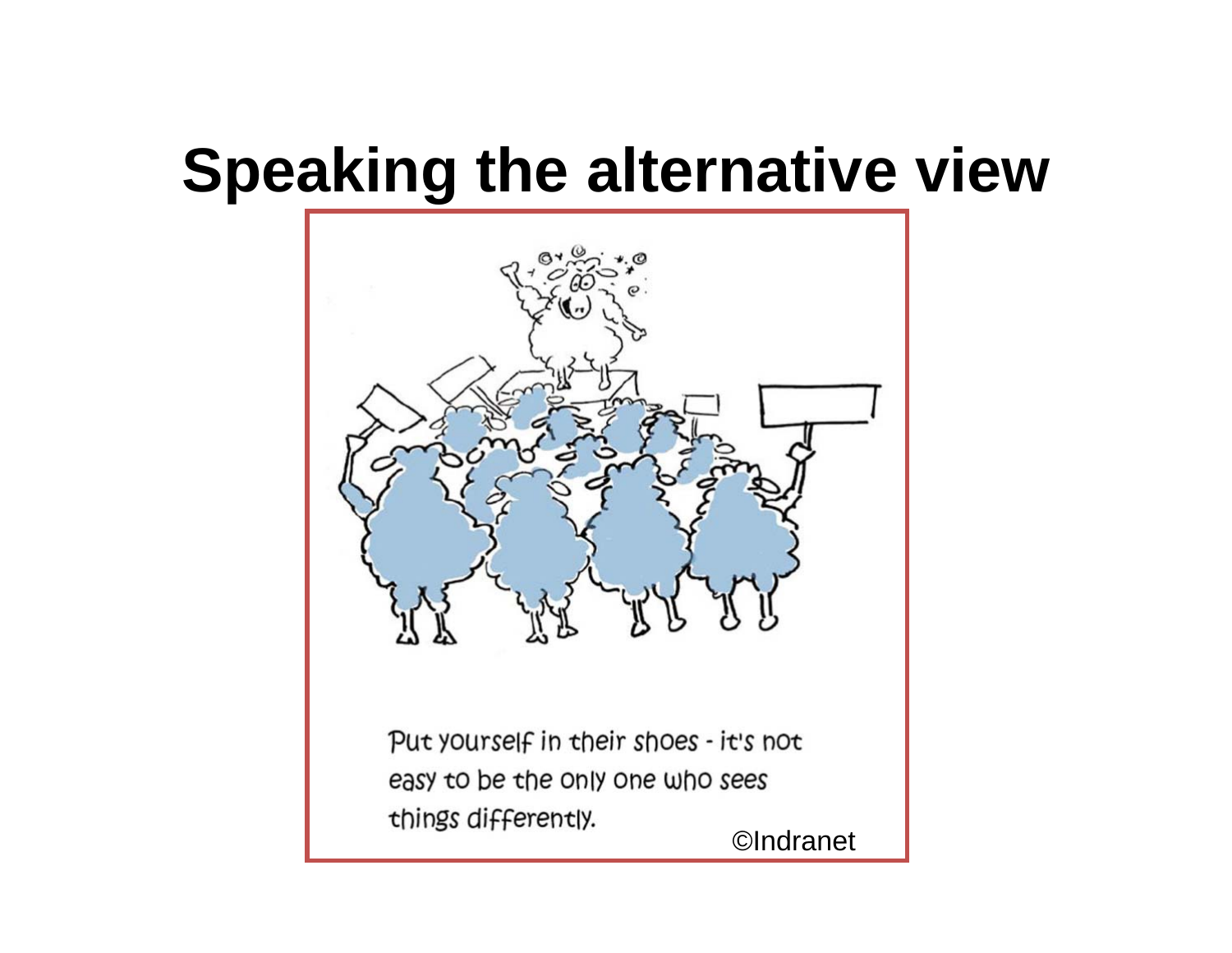#### DD theory, tools, and processes help the leader to...

- Analyze and understand the dynamics at play in <sup>a</sup> group or organization,
- Enable people to say what needs to be said,
- Gain true buy‐in to decision‐making processes from start to finish. The lack of 'buy in', results in resistance to change and counterproductive behaviour, and
- With advanced skills, prevent conflict and transform it when it occurs.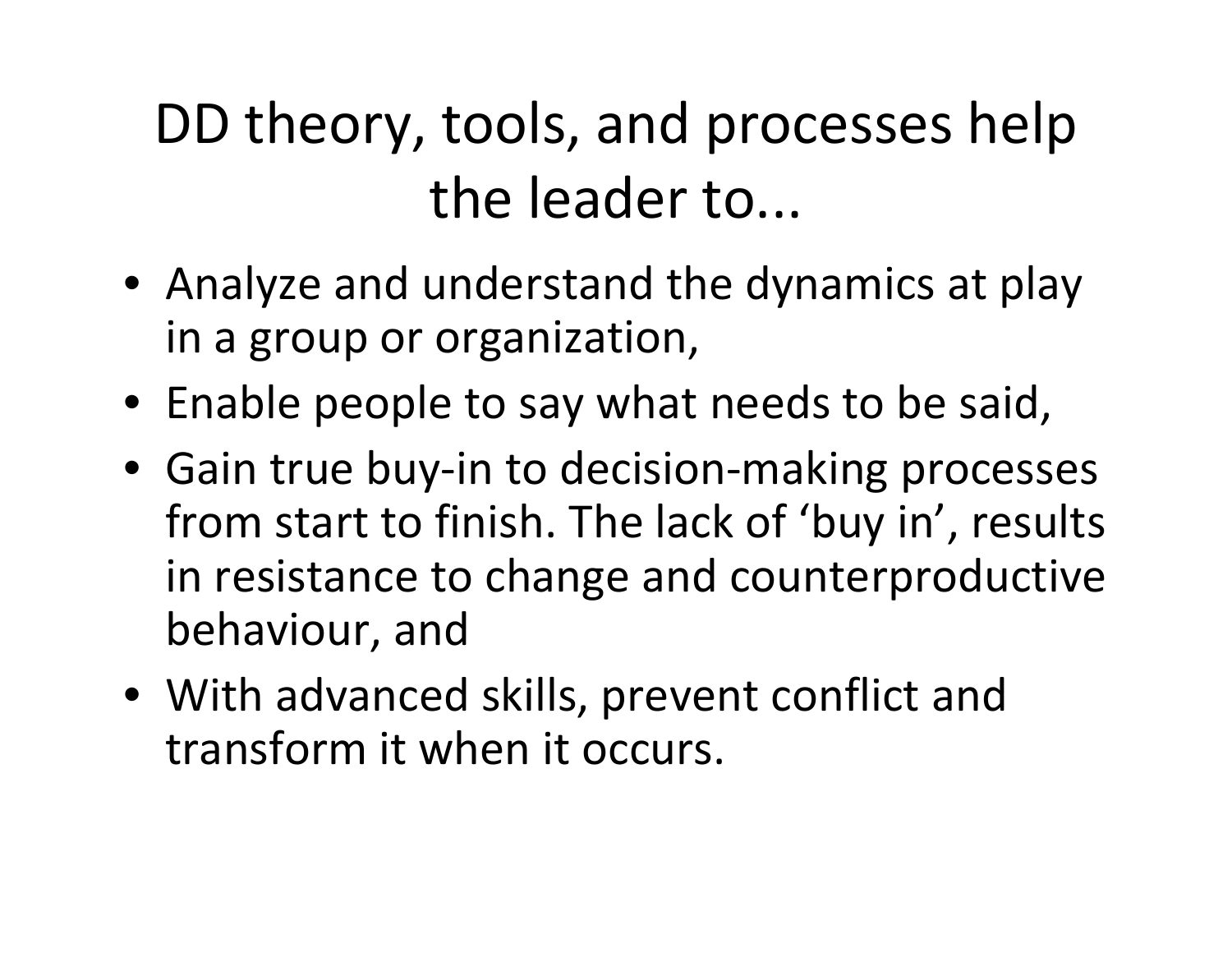# A tool to try...before making your next team decision

- Surface all the views: are there other perspectives?
- Make it safe to have an alternative view: does anyone have <sup>a</sup> different view?
- Spread the alternative view: who else feels/thinks <sup>a</sup> little bit like this?

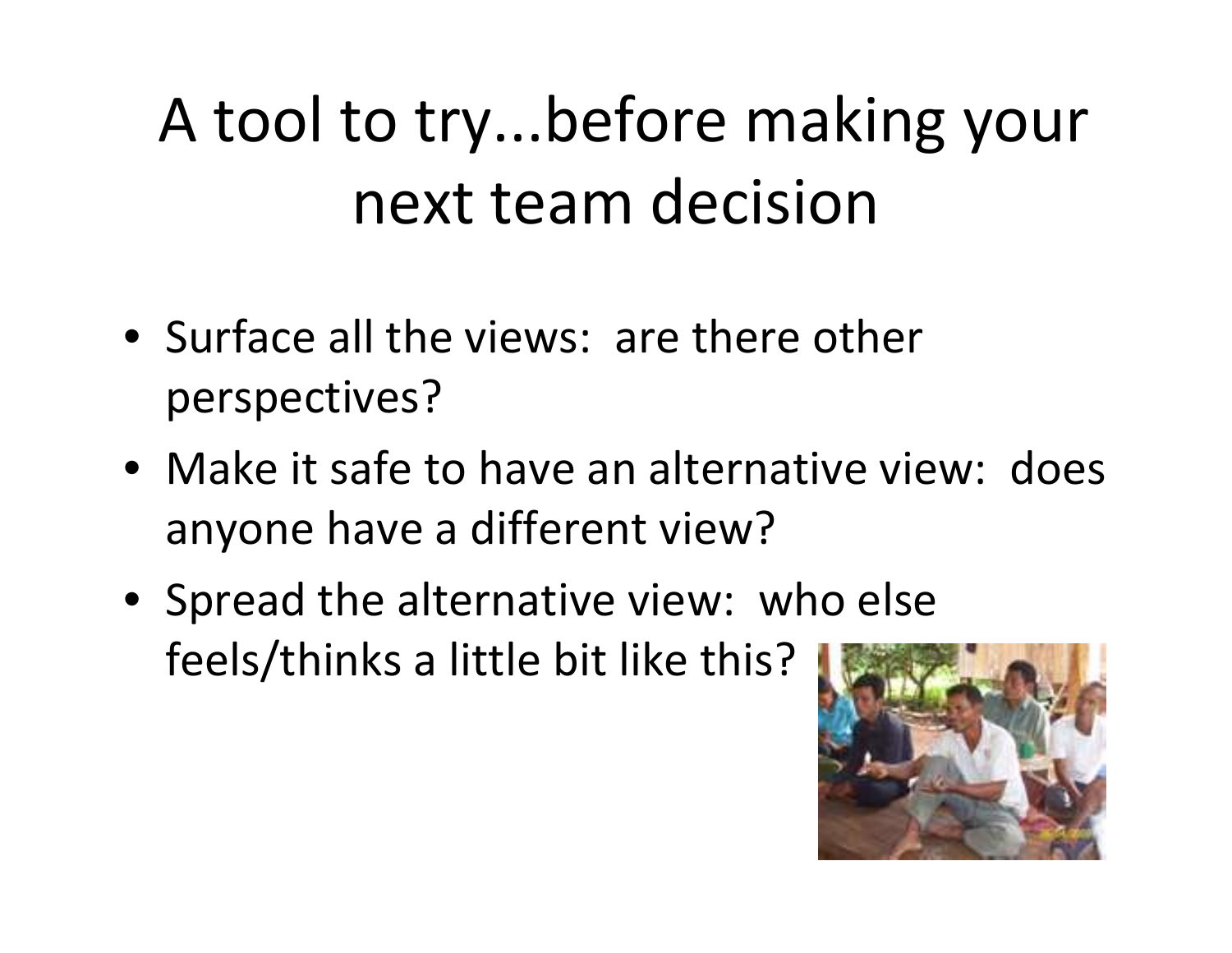#### Building Capacity: Communities of Practice

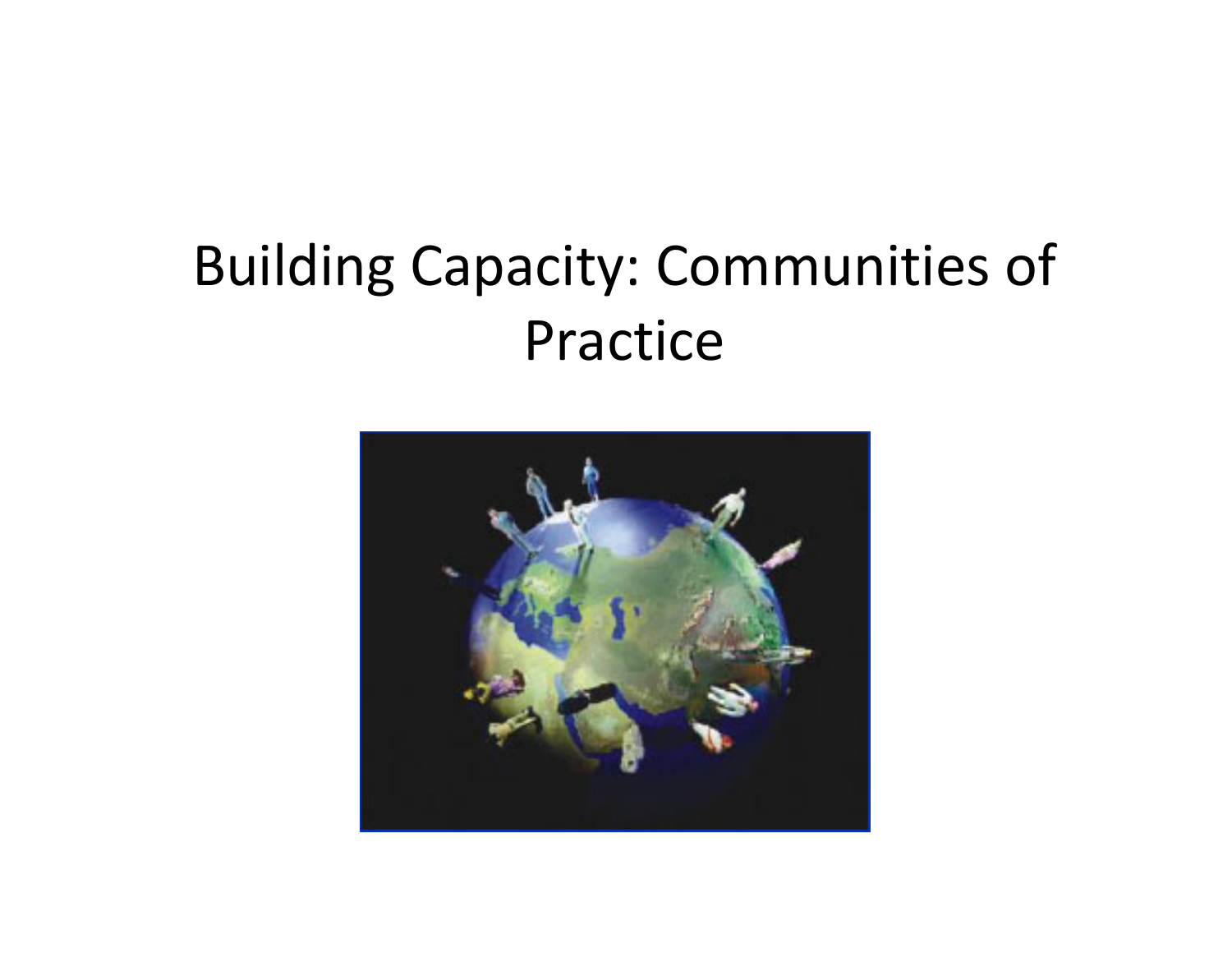### What is a Community of Practice?

• A group of people who share <sup>a</sup> concern or passion for something they do and learn how to do it better as they interact regularly (Wegner, 2002)

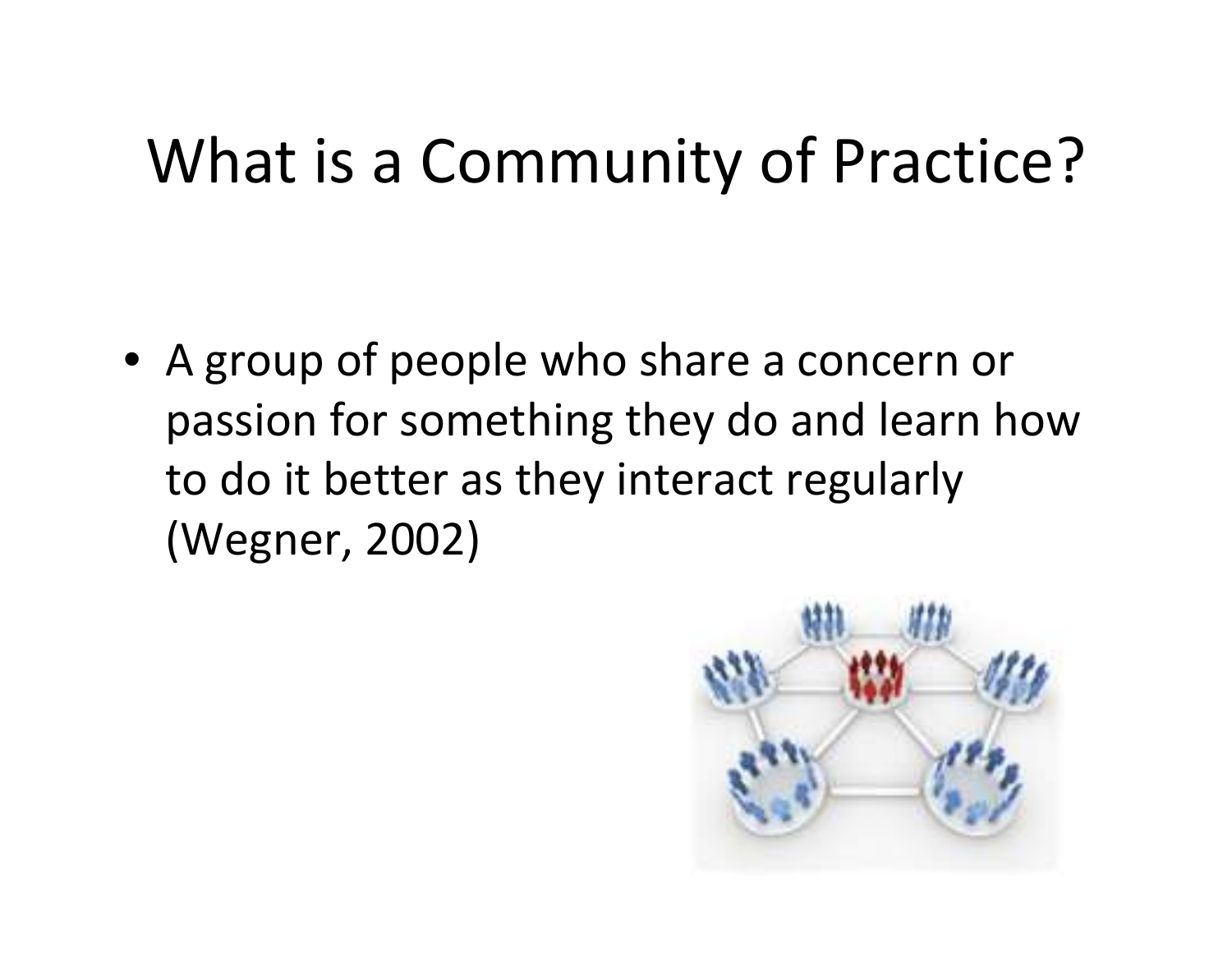# What's the Value of a CoP?

#### Short‐Term

- Help with challenges
- Easy access to expertise
- It's fun
- It's meaningful
- Enables problem solving
- Facilitates knowledge sharing
- Enables synergies across units/departments
- Efficient use of resources

Long ‐Term

- Personal development
- Professional reputation & identity
- Creates a network(s)
- It's marketable!
- Enhances strategic capabilities
- Helps with information sharing
- Encourages innovation
- Retention of talent
- Enables new strategies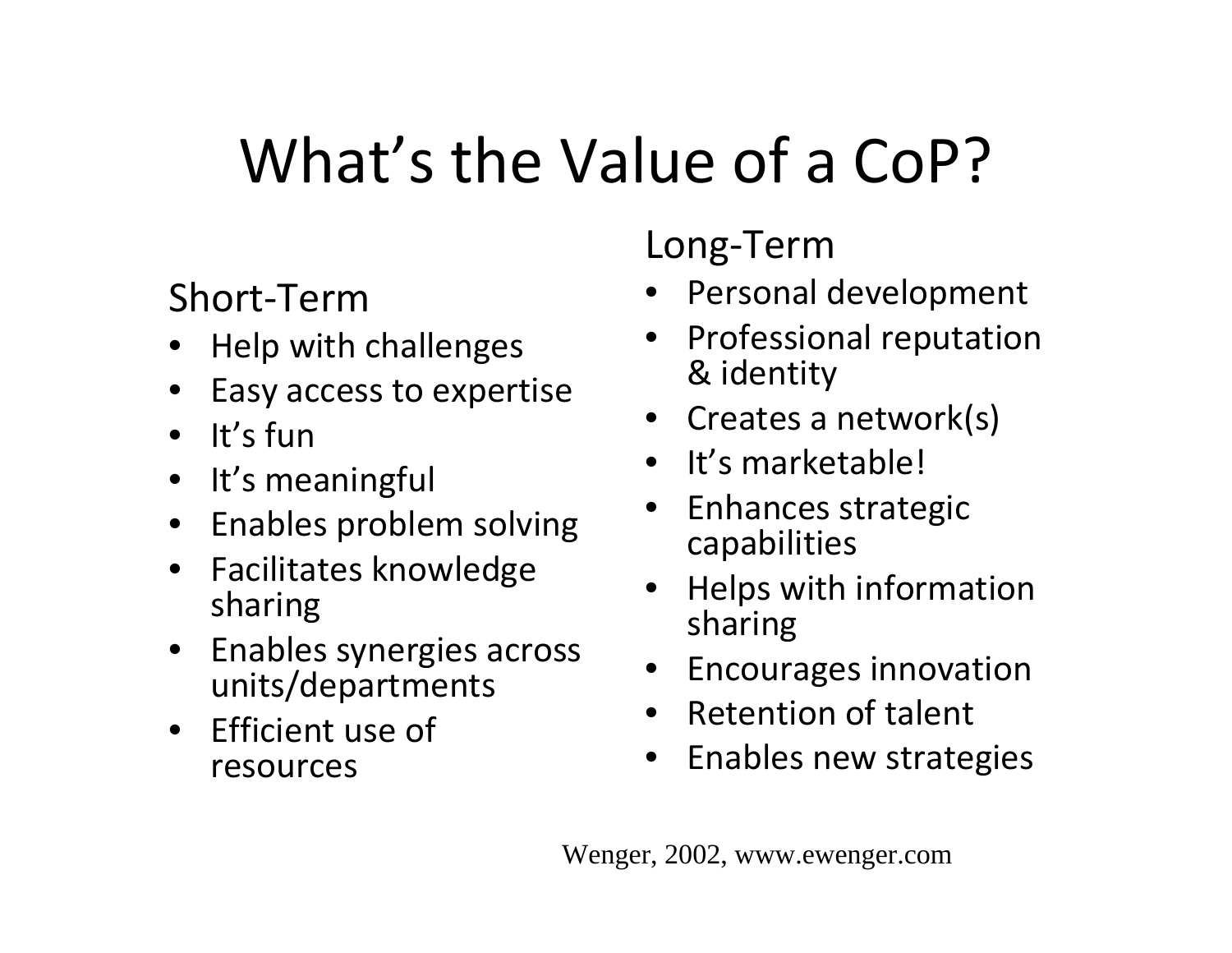## Critical Success Factors

#### **COMMUNITY**

- Domain that energizes
- Skillful, reputable coordinator
- Involvement of experts
- Address details of practice
- Right rhythm & mix of activities for the group



#### ORGANIZATION

- Strategic relevance
- Visible management sponsorship but not micro managed
- Creative tension("dance") of formal & informal structures, processes
- Adequate resources
- Consistent attitude

Wenger, 2002, www.ewenger.com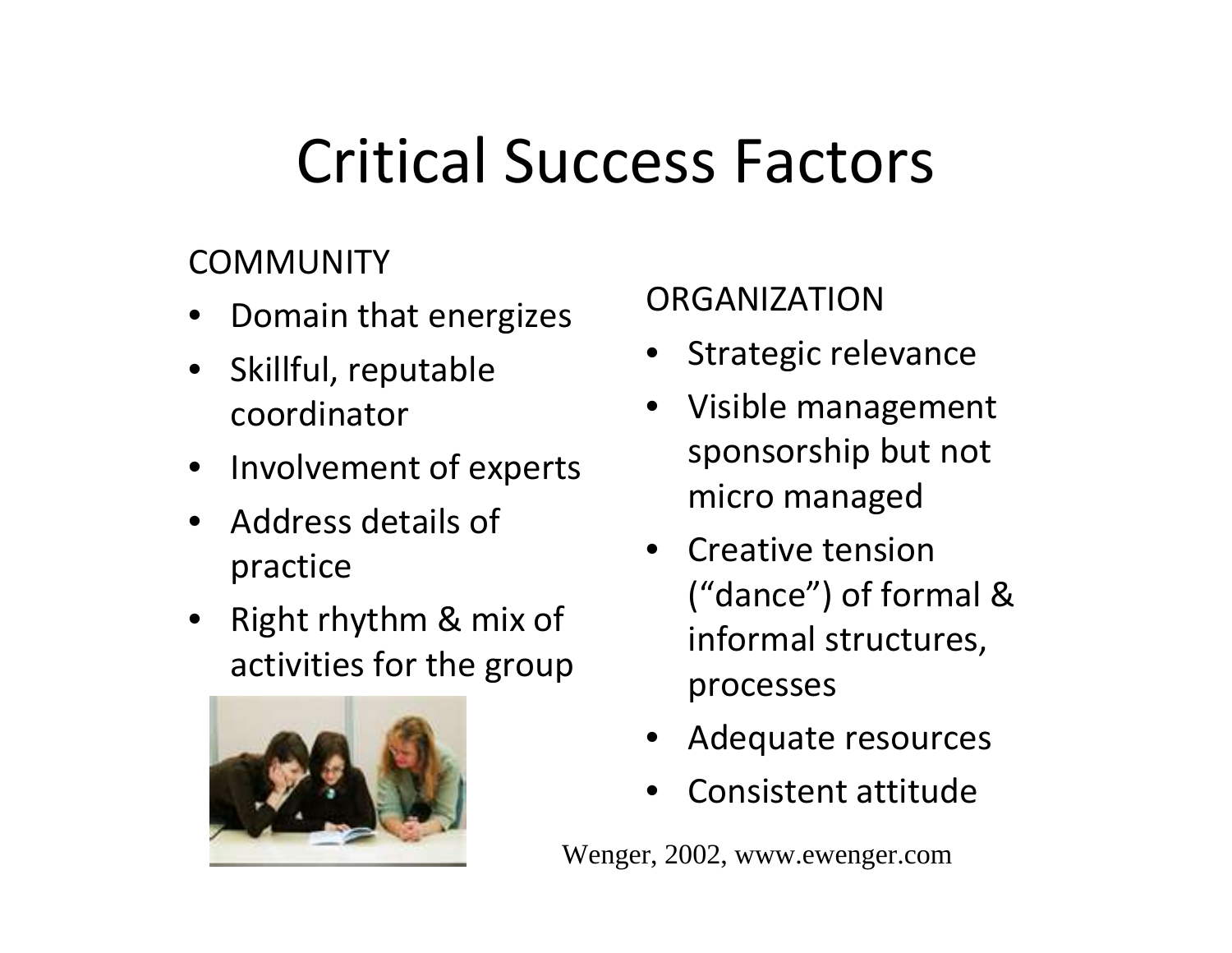## Our Deep Democracy CoP

- Course colleagues from LHIN 12
- Intentional focus, building capacity for DD within ourselves, our organizations, our LHIN
- Have met x 2 in the past year
- Scheduling busy people is a challenge!

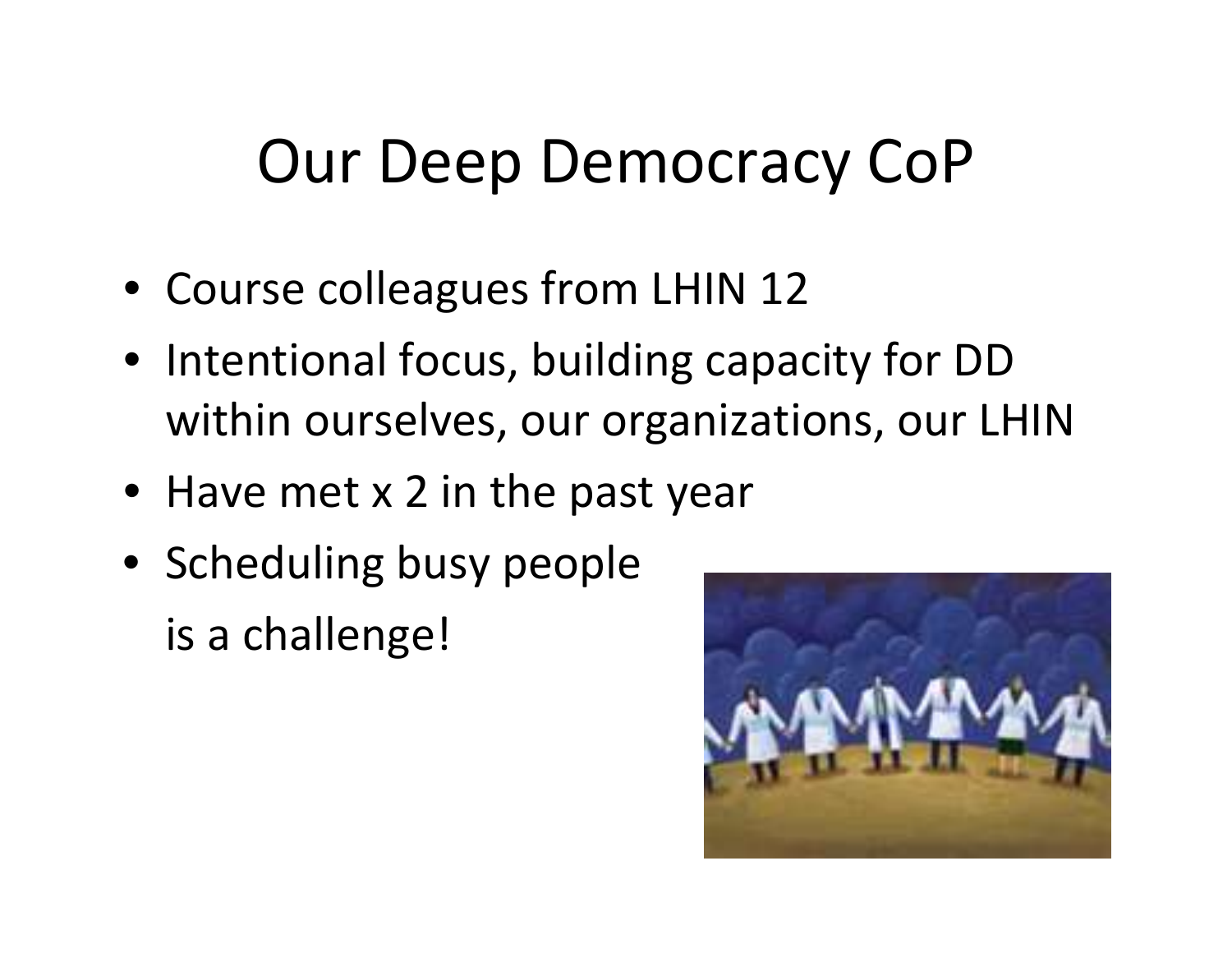## Format of <sup>a</sup> Meeting

- Rotate sites and meeting organization; host site facilitates using DD techniques
- Start with <sup>a</sup> check‐in with the following questions:
	- How are you
	- How have you been using Deep Democracy in your life and work? (stories & examples)
	- What do you want to talk about/do today?
- Agenda flows from the check-in